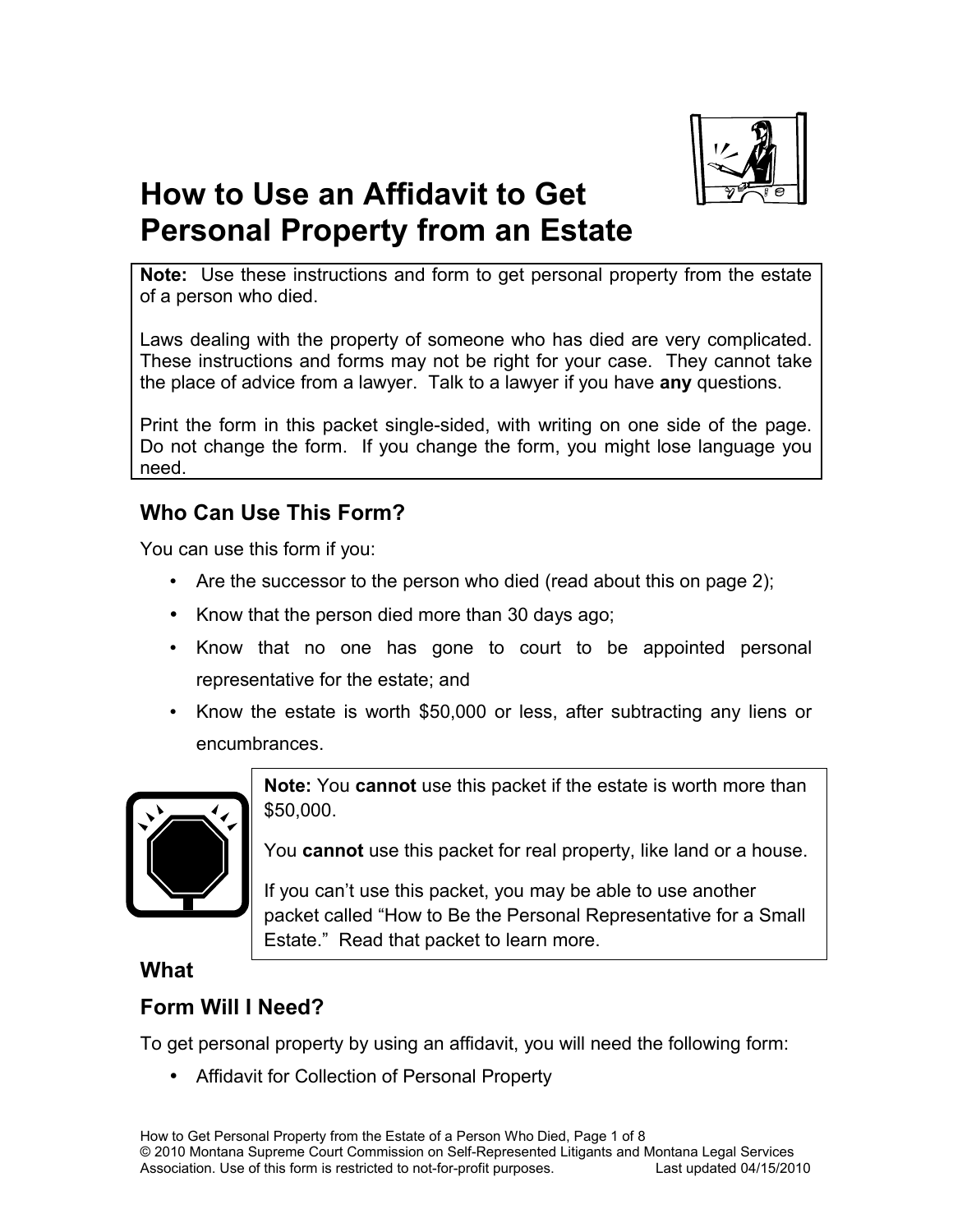The **Affidavit for Collection of Personal Property** transfers property from the person who has died to the next legal owner of the property.

**Note:** If you want to transfer the title of a vehicle, you will also need a form called **Application for Title of a Vehicle by Right of Survivorship (Form MV12)** from the Montana Department of Justice Motor Vehicle Division. That form is not included in this packet. The form is available at [http://www.doj.mt.gov/driving/forms.asp.](http://www.doj.mt.gov/driving/forms.asp) You must pay a fee when you turn in the Application form. The form says how much the fee is.

## **How Do I Know If I Am the Successor?**

You are probably the successor if the person who died had a will leaving the property to you. Or you could be the successor if you are the only living relative of the person who died. When there isn't a will, the

surviving spouse is usually the successor. Or if there isn't a will and there also isn't a surviving spouse, the successor is usually a child of the person who died. But this isn't always true. The laws about who gets the property of someone who died can be complicated. Ask a lawyer if you have any questions.

## **What Types of Property Can I Use the Affidavit to Collect?**

**Note:** There are situations when you should not need to use the form in this packet to collect certain types of property. For example, the person who died might have named you as a beneficiary of an account. Or you might have coowned a joint account with the person who died. Before you fill out the form, it is a good idea to ask the bank, credit union, or other property holder if you need to use an Affidavit to collect the property.



You can use the Affidavit to collect most types of personal property in an estate worth \$50,000 or less. Personal property includes financial things like bank accounts and paychecks, as well as



furniture and other physical objects. To transfer the title of a vehicle, use the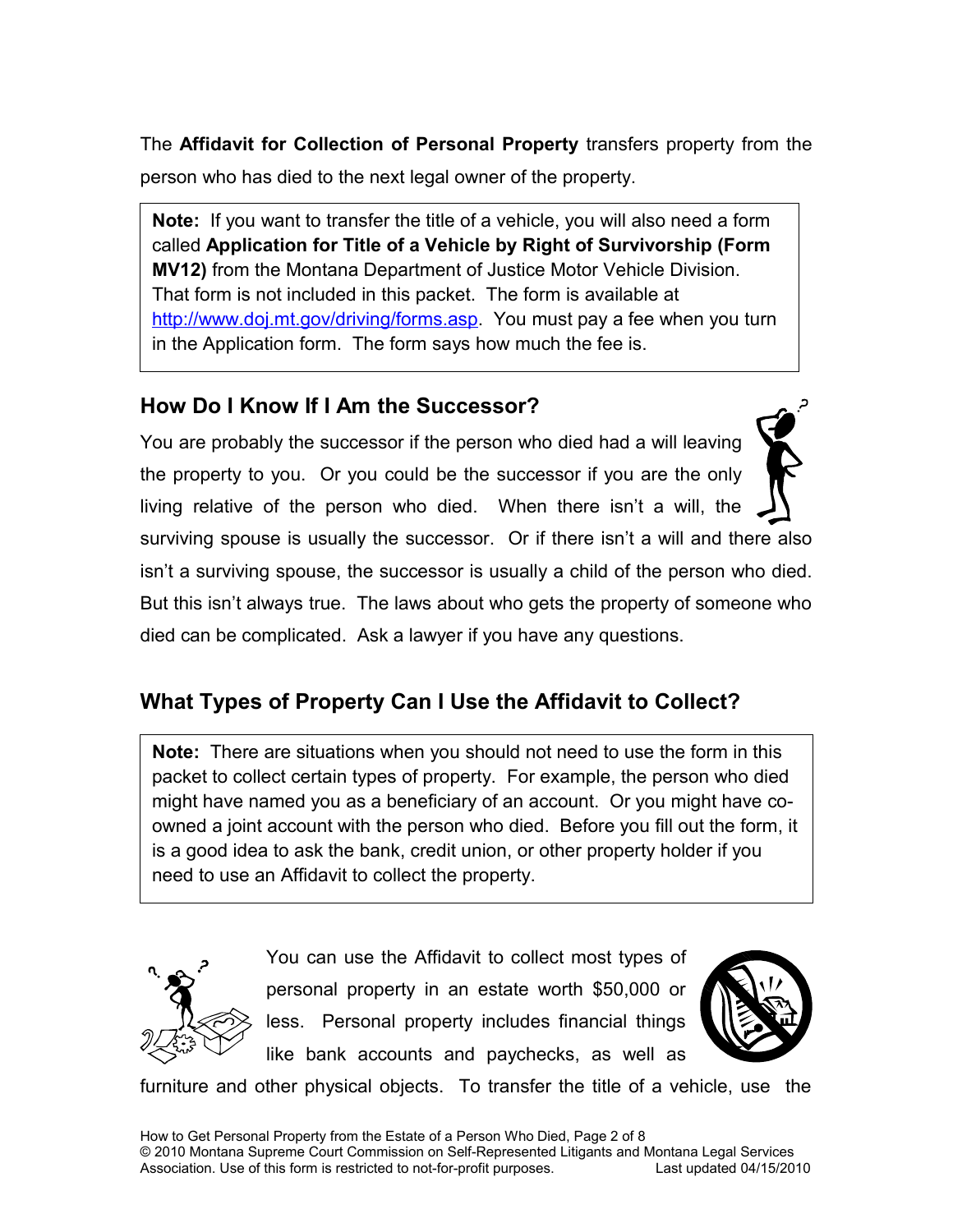Application for Title of a Vehicle by Right of Survivorship (Form MV12). You can get the Application from [http://www.doj.mt.gov/driving/forms.asp.](http://www.doj.mt.gov/driving/forms.asp)

Personal property is NOT land, a house, or a building. You cannot use the Affidavit to collect land, a house, or a building.

## **What If Someone Refuses to Give Me the Property?**

If someone refuses to give you the property when you show the affidavit, it is a

good idea to try talking with the person. The person may not know how the affidavit works. Or the person may have questions about why you believe you are the successor. You can show the person a copy of the laws. Read "Where Can I Get More Information?" below to find where you can get a copy of the laws.

If the person will not give you the property after you talk, you may need to file a lawsuit in court to get the property. This packet cannot help you file a lawsuit. It is a good idea to talk to a lawyer if this happens to you.

## **How Do I Use This Form?**



- 1. **Make Sure This Form Is Right For You.**
	- Make sure the estate is worth \$50,000 or less, after you subtract liens and encumbrances. Example: if a car is worth \$5,000 and there is a \$2,000 lien on the car, the car is worth \$3,000. **Note:** In this situation, the lien would likely stay on the car when you get title.
	- Be sure you believe you are the successor. If there are other people who might be the successor, talk with them. You might ask them to write and sign a paper in front of a Notary Public saying they give up the right to be the successor. You could show that paper to anyone who doesn't think you are the successor.

If you know someone has gone to court to become the Personal Representative of the estate, you cannot use this form.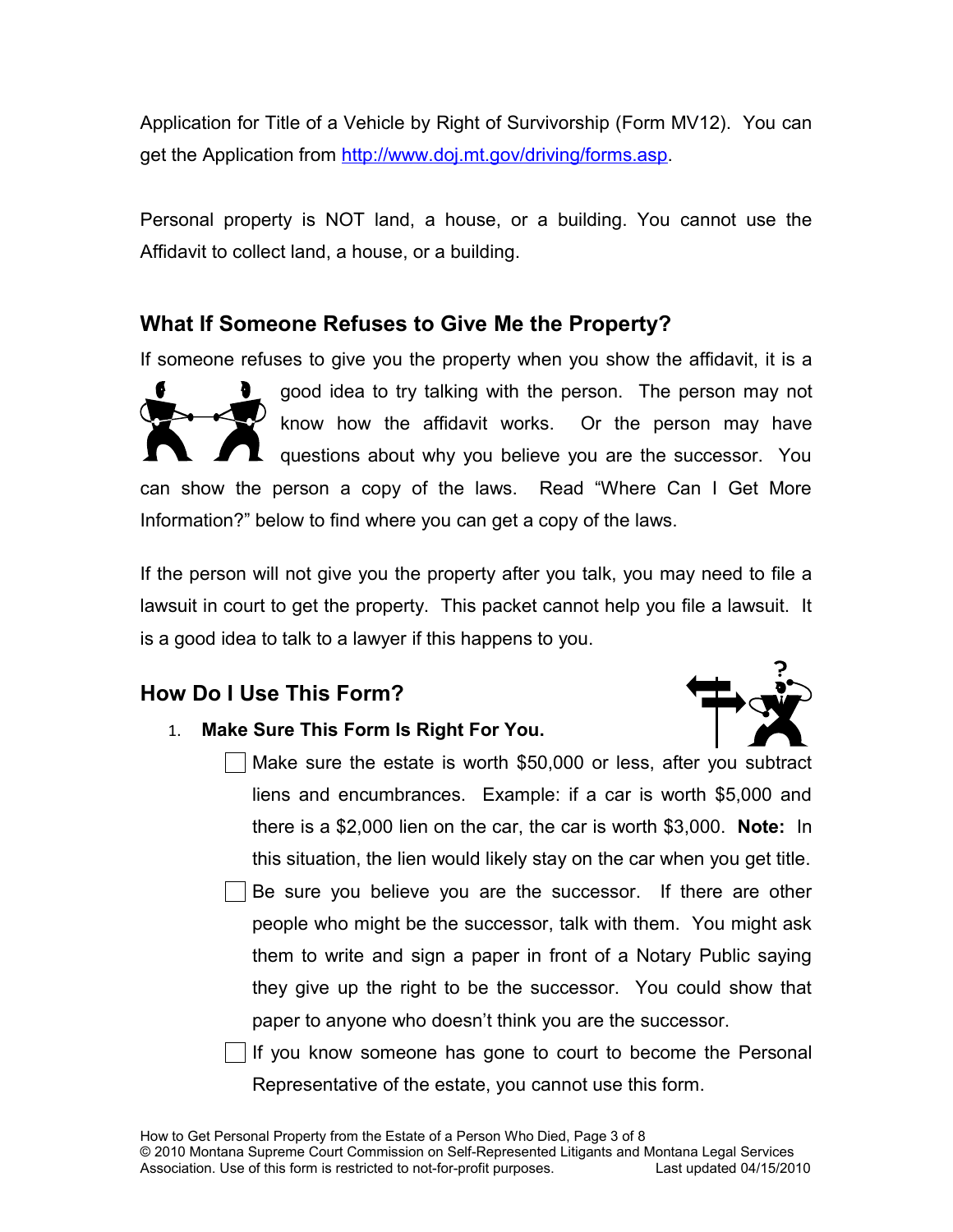#### 2. **Fill In The Form**

 $\Box$  Fill in the blanks on the Affidavit for Collection of Personal Property.

- $\Box$  Sign and date the Affidavit in front of a notary public. When you sign the Affidavit you are promising that everything in the Affidavit is true, including the parts you didn't write.
- $\Box$  If you are transferring the title of a vehicle, go to [http://www.doj.mt.gov/driving/forms.asp and download Form MV12,](http://www.doj.mt.gov/driving/forms.asp%20and%20download%20Form%20MV12) the Application for Title of a Vehicle by Right of Survivorship. Follow the instructions on that form to pay the fee and mail it in.

### 3. **Make Copies**



 $\Box$  Make at least one copy of both the completed Affidavit and the Application for Title of a Vehicle by Right of Survivorship (if you are collecting title to a vehicle) for your records.

- $\Box$  If you need to go to more than one property holder, make enough copies of the Affidavit to give each property holder.
- $\Box$  Some property holders may ask you for a copy of the death certificate to prove the person died. Make at least one copy of the death certificate, keep it, and make more copies as needed.

## **4. Give a Copy of the Affidavit to Each Property Holder**

 $\Box$  Give each current property holder a copy of the signed Affidavit for Collection of Personal Property. It is a

good idea to give the holder a copy of the death certificate too. You can bring the papers to the property holder in person, or you can mail them. If you mail them, it is a good idea to get a certificate of mailing from the post office. It will cost more, but it will prove that you mailed the papers if a property holder says he or she didn't get them.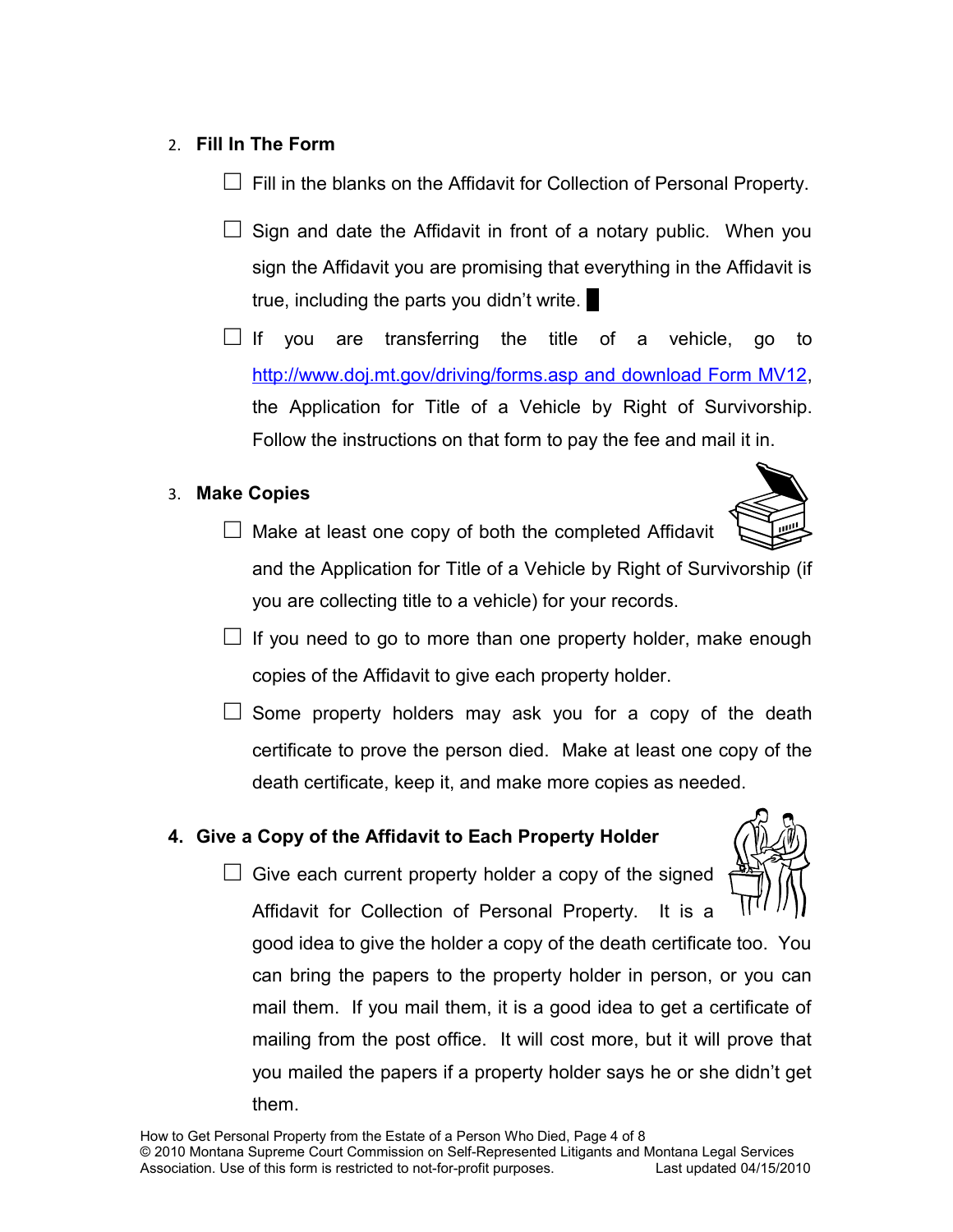$\square$  Some property holders may ask you to sign a contract saying the holder is not responsible if it is wrong to give you the property. If you sign that kind of contract, you could later be required to pay if someone proves the property holder was wrong.

## **Where Can I Get More Information?**

The laws of Montana are in the Montana Code Annotated (MCA). The laws about using an affidavit to collect personal property are in



Title 72, Chapter 3, Part 11. You can find the MCA at your local library or on the Montana State Law Library website at: [www.lawlibrary.mt.gov.](file:///root/convert/apache-tomcat-6.0.20/Local Settings/Temporary Internet Files/Content.Outlook/Local Settings/Local Settings/Temp/www.lawlibrary.mt.gov) Click on the "Laws" option near the top of the page on that website, and then click on "MCA."



These organizations may be able to help you:

- **Montana Legal Services Association (MLSA)** gives free legal help to low-income people. To find out if you qualify for MLSA, call the MLSA HelpLine at 1-800-666-6899.
- **The State Bar Lawyer Referral and Information Service (LRIS)** refers people to Montana lawyers who might be able to help. Call LRIS at 1-406- 449-6577.
- **The State Law Library** can help you find and use legal resources such as books, forms, and websites. You can visit the Law Library website at [www.lawlibrary.mt.gov.](http://www.lawlibrary.mt.gov/) Or you can contact a Reference Librarian at (800) 710-9827 or by email at [mtlawlibrary@mt.gov.](mailto:mtlawlibrary@mt.gov)

## **Please Take a Short Survey About This Form.**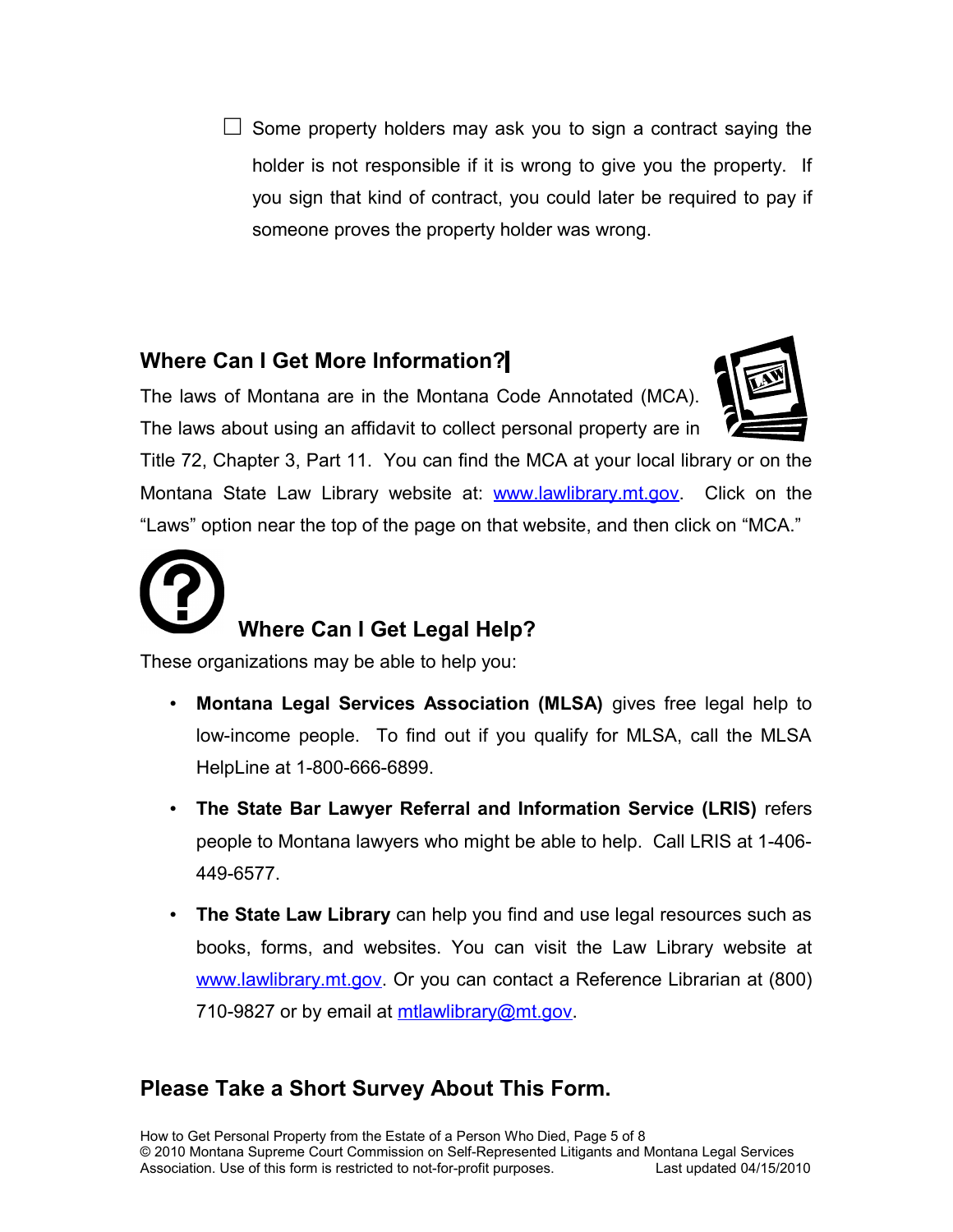When you are done with the form, please take our online survey at this address: [http://www.surveymonkey.com/s.aspx?sm=fCBbhbbJj4MdOWw\\_2fjsCjlg\\_3d\\_3d](http://www.surveymonkey.com/s.aspx?sm=fCBbhbbJj4MdOWw_2fjsCjlg_3d_3d)



Or you can access the survey on the "Forms" page of the State Law Library website, at [www.lawlibrary.mt.gov.](http://www.lawlibrary.mt.gov/) Your answers will help make the form better. Thank you!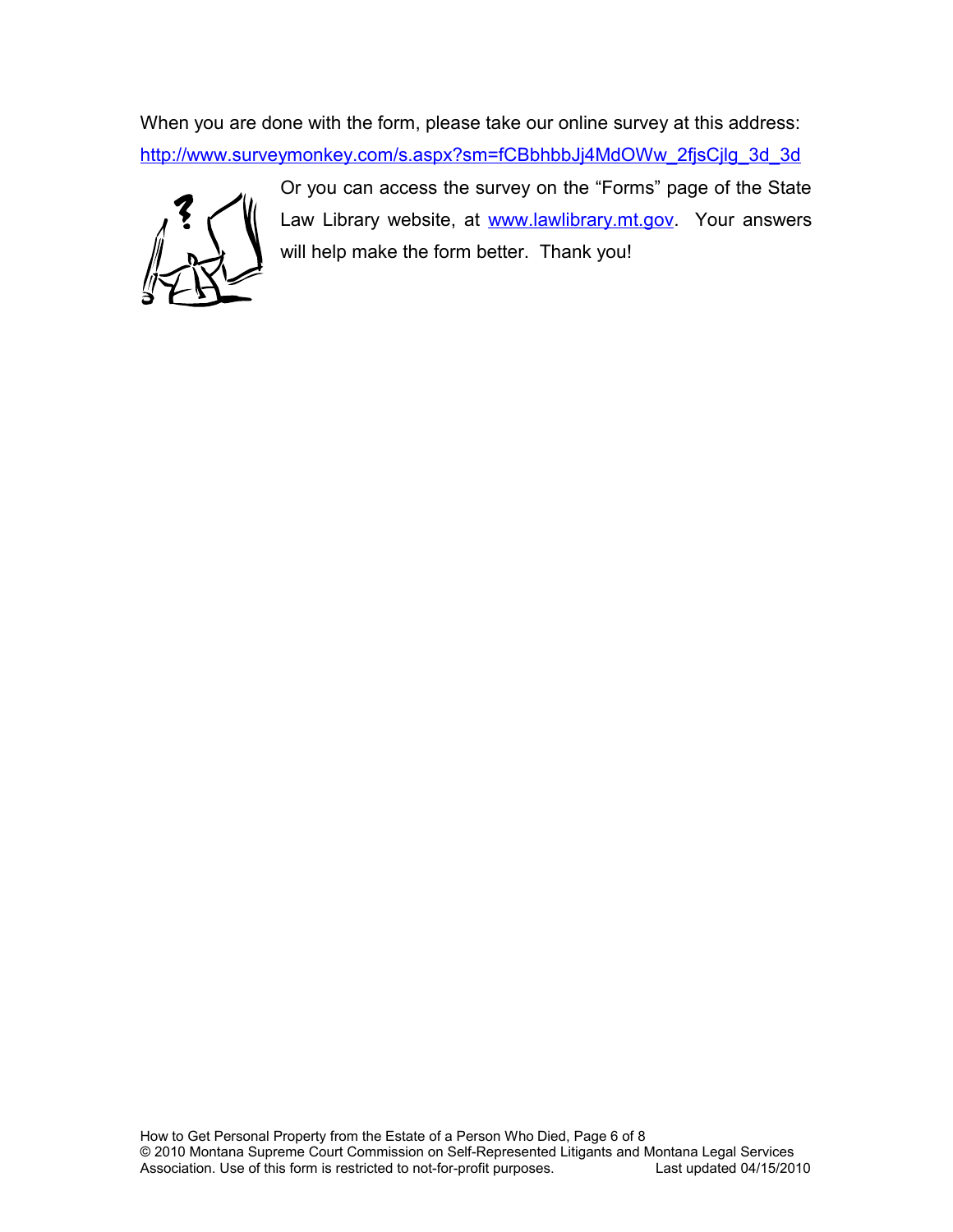#### **AFFIDAVIT FOR COLLECTION OF PERSONAL PROPERTY**

(*Fill out and sign in front of a notary public.*)

STATE OF MONTANA

: ss. and the state of the state of the state of the state of the state of the state of the state of the state County of \_\_\_\_\_\_\_\_\_\_\_\_\_\_\_\_\_\_\_\_\_\_\_\_\_\_

(*county you are in*)

This affidavit is to collect personal property, as set forth in §§ 72-3-1101 and -1102, MCA.

|                              | being duly sworn on oath, says: |
|------------------------------|---------------------------------|
| (your name)                  |                                 |
| 1.                           | died on                         |
| (name of person who died)    | (mm/dd/yyyy)                    |
| The person who died lived in | County,                         |
| Montana.                     | (county where person lived)     |

3. It has been a least 30 days since the person died.

4. The entire estate of the person who died, after subtracting liens and encumbrances, is not worth more than \$50,000.

5. No application or petition for the appointment of a personal representative for this estate is pending or has been granted by any court.

6. The person who died owned the personal property described below (*describe the property you are entitled to on the lines below, including any bank account numbers*):

 $\mathcal{L}_\text{max}$  and  $\mathcal{L}_\text{max}$  and  $\mathcal{L}_\text{max}$  and  $\mathcal{L}_\text{max}$  and  $\mathcal{L}_\text{max}$  and  $\mathcal{L}_\text{max}$ 

 $\mathcal{L}_\text{max}$  and  $\mathcal{L}_\text{max}$  and  $\mathcal{L}_\text{max}$  and  $\mathcal{L}_\text{max}$  and  $\mathcal{L}_\text{max}$  and  $\mathcal{L}_\text{max}$ 

 $\mathcal{L}_\text{max} = \mathcal{L}_\text{max} = \mathcal{L}_\text{max} = \mathcal{L}_\text{max} = \mathcal{L}_\text{max} = \mathcal{L}_\text{max} = \mathcal{L}_\text{max} = \mathcal{L}_\text{max} = \mathcal{L}_\text{max} = \mathcal{L}_\text{max} = \mathcal{L}_\text{max} = \mathcal{L}_\text{max} = \mathcal{L}_\text{max} = \mathcal{L}_\text{max} = \mathcal{L}_\text{max} = \mathcal{L}_\text{max} = \mathcal{L}_\text{max} = \mathcal{L}_\text{max} = \mathcal{$ 

 $\mathcal{L}_\text{max} = \mathcal{L}_\text{max} = \mathcal{L}_\text{max} = \mathcal{L}_\text{max} = \mathcal{L}_\text{max} = \mathcal{L}_\text{max} = \mathcal{L}_\text{max} = \mathcal{L}_\text{max} = \mathcal{L}_\text{max} = \mathcal{L}_\text{max} = \mathcal{L}_\text{max} = \mathcal{L}_\text{max} = \mathcal{L}_\text{max} = \mathcal{L}_\text{max} = \mathcal{L}_\text{max} = \mathcal{L}_\text{max} = \mathcal{L}_\text{max} = \mathcal{L}_\text{max} = \mathcal{$ 

 $\mathcal{L}_\text{max}$  and  $\mathcal{L}_\text{max}$  and  $\mathcal{L}_\text{max}$  and  $\mathcal{L}_\text{max}$  and  $\mathcal{L}_\text{max}$  and  $\mathcal{L}_\text{max}$ 

 $\mathcal{L}_\text{max}$  and  $\mathcal{L}_\text{max}$  and  $\mathcal{L}_\text{max}$  and  $\mathcal{L}_\text{max}$  and  $\mathcal{L}_\text{max}$  and  $\mathcal{L}_\text{max}$ 

 $\mathcal{L}_\text{max}$  and  $\mathcal{L}_\text{max}$  and  $\mathcal{L}_\text{max}$  and  $\mathcal{L}_\text{max}$  and  $\mathcal{L}_\text{max}$  and  $\mathcal{L}_\text{max}$ 

 $\mathcal{L}_\text{max} = \mathcal{L}_\text{max} = \mathcal{L}_\text{max} = \mathcal{L}_\text{max} = \mathcal{L}_\text{max} = \mathcal{L}_\text{max} = \mathcal{L}_\text{max} = \mathcal{L}_\text{max} = \mathcal{L}_\text{max} = \mathcal{L}_\text{max} = \mathcal{L}_\text{max} = \mathcal{L}_\text{max} = \mathcal{L}_\text{max} = \mathcal{L}_\text{max} = \mathcal{L}_\text{max} = \mathcal{L}_\text{max} = \mathcal{L}_\text{max} = \mathcal{L}_\text{max} = \mathcal{$ 

 $\mathcal{L}_\text{max} = \mathcal{L}_\text{max} = \mathcal{L}_\text{max} = \mathcal{L}_\text{max} = \mathcal{L}_\text{max} = \mathcal{L}_\text{max} = \mathcal{L}_\text{max} = \mathcal{L}_\text{max} = \mathcal{L}_\text{max} = \mathcal{L}_\text{max} = \mathcal{L}_\text{max} = \mathcal{L}_\text{max} = \mathcal{L}_\text{max} = \mathcal{L}_\text{max} = \mathcal{L}_\text{max} = \mathcal{L}_\text{max} = \mathcal{L}_\text{max} = \mathcal{L}_\text{max} = \mathcal{$ 

 $\mathcal{L}_\text{max}$  and  $\mathcal{L}_\text{max}$  and  $\mathcal{L}_\text{max}$  and  $\mathcal{L}_\text{max}$  and  $\mathcal{L}_\text{max}$  and  $\mathcal{L}_\text{max}$ 

How to Get Personal Property from the Estate of a Person Who Died, Page 7 of 8 © 2010 Montana Supreme Court Commission on Self-Represented Litigants and Montana Legal Services Association. Use of this form is restricted to not-for-profit purposes.